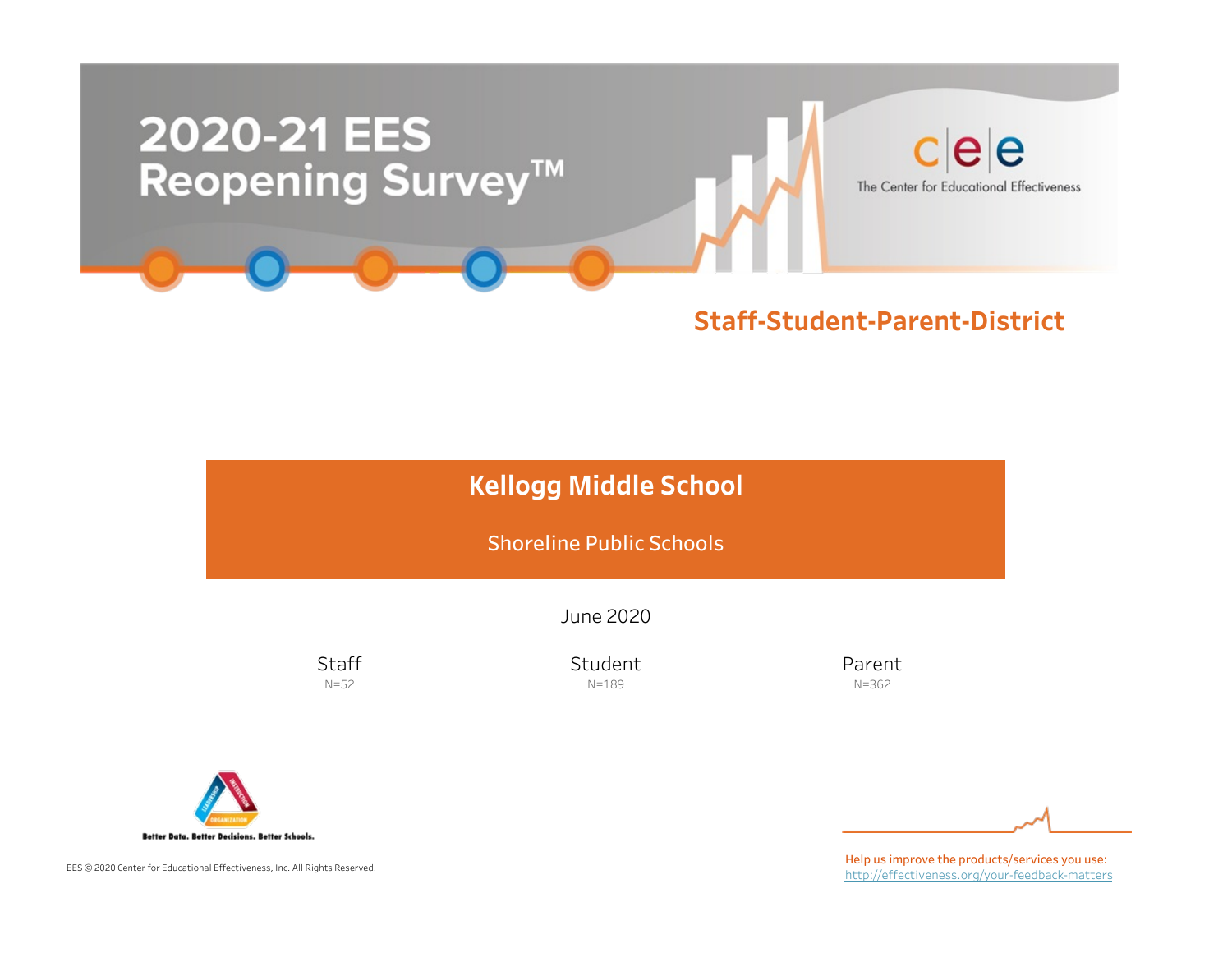### O Safe and Supportive Learning Environment Kellogg Middle School

### What is the most pressing need for you and your child this Fall?

|                                      |         |     | Ranked 1st Ranked 2nd Ranked 3rd Ranked 4th Ranked 5th |     |     |     |
|--------------------------------------|---------|-----|--------------------------------------------------------|-----|-----|-----|
| In-person, teacher-lead instruction  | Student | 28% | 16%                                                    | 14% | 12% | 10% |
|                                      | Parent  | 55% | 17%                                                    | 9%  | 6%  | 3%  |
| Being with adults that care about me | Student | 6%  | 10%                                                    | 18% | 23% | 23% |
| Emotional support / counseling       | Parent  | 4%  | 9%                                                     | 15% | 23% | 37% |
| Being with my friends                | Student | 33% | 20%                                                    | 15% | 7%  | 5%  |
| Socialization with other students    | Parent  | 23% | 43%                                                    | 14% | 6%  | 2%  |
| Elective classes (art, music, etc.)  | Student | 8%  | 22%                                                    | 22% | 18% | 12% |
|                                      | Parent  | 6%  | 10%                                                    | 31% | 31% | 10% |
| Athletics and activities             | Student | 6%  | 14%                                                    | 13% | 20% | 29% |
|                                      | Parent  | 3%  | 9%                                                     | 19% | 23% | 36% |

Percent of Respondents

0% 100% 100% 100% 100%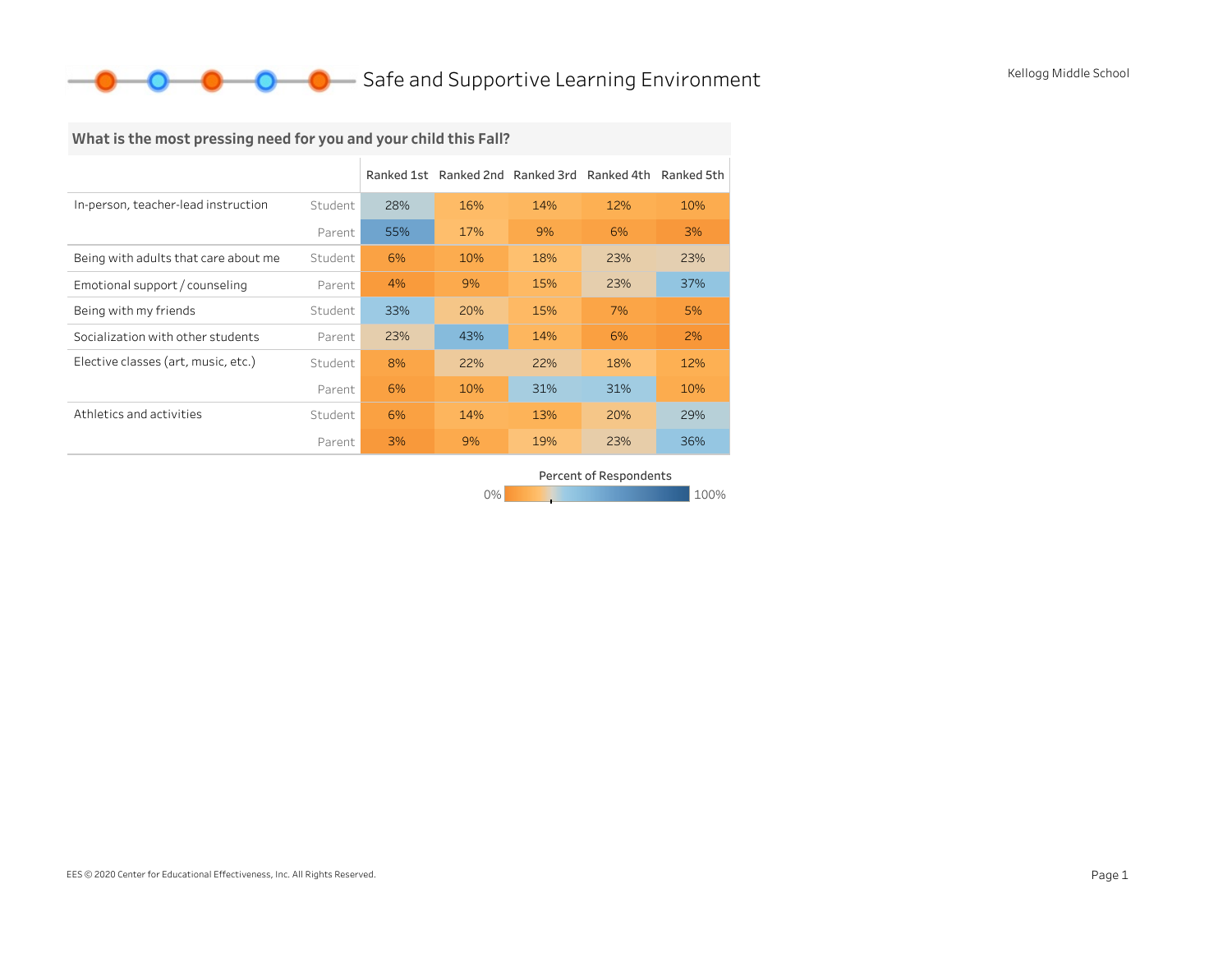

#### What is most needed for staff and students to return to in-person school?

Total Needed/Not Needed

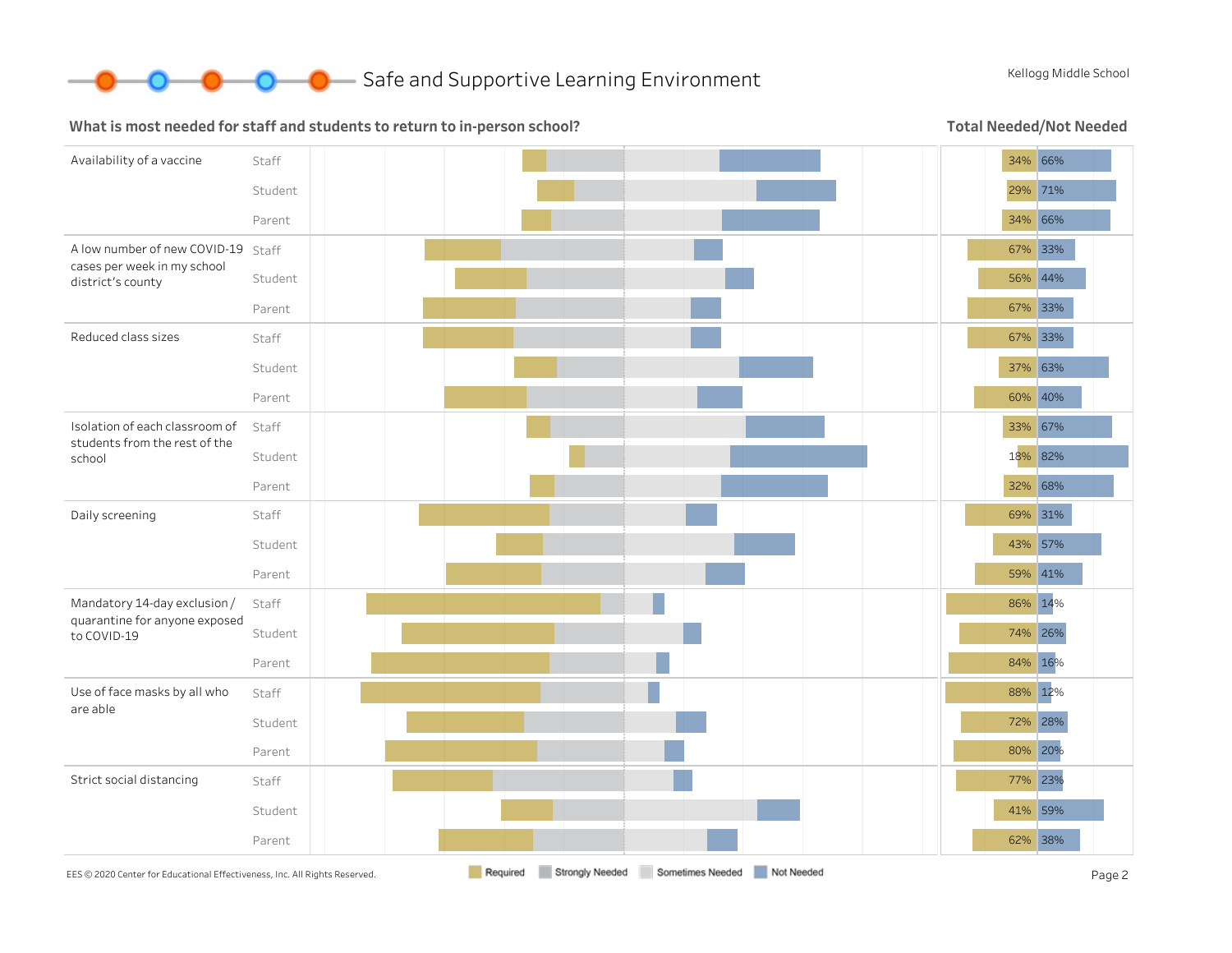

#### What is the greatest concern about returning to school?

Total Concerned/Not Concerned

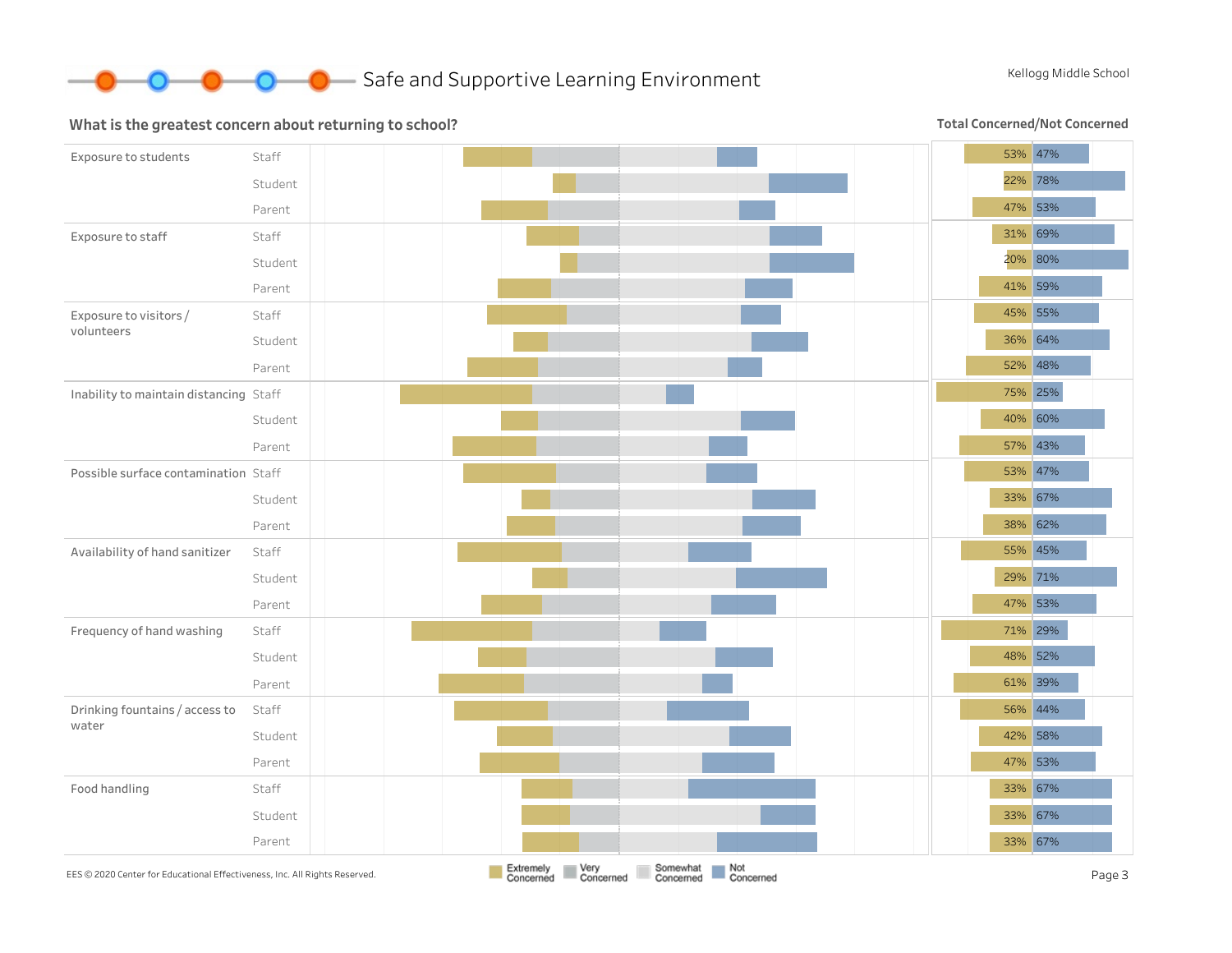### **O** Teaching and Learning: Time Management Kellogg Middle School

#### What helped with time management during distance learning? Blue represents highest responses.

|                                                                        | <b>Staff</b> | Student | Parent |
|------------------------------------------------------------------------|--------------|---------|--------|
| Call or text due date reminder                                         | 4            | 8       | 18     |
| Call or text general check in                                          | 5            | 7       | 22     |
| Daily learning plan provided by teacher                                | $\mathbf{1}$ | 18      | 70     |
| Email due date reminder                                                | 6            | 34      | 68     |
| Email general check in                                                 | 7            | 47      | 87     |
| Email virtual meeting reminder                                         | 19           | 47      | 90     |
| Having a single contact person from school                             | 6            | 14      | 36     |
| Learning Management Systems (i.e. Google<br>Classroom, Canvas, SeeSaw) | 18           | 80      | 203    |
| My own digital calendar                                                | 20           | 40      | 86     |
| My own paper calendar                                                  | 20           | 36      | 75     |
| Other                                                                  | 3            | 49      | 23     |
| Regular email from teacher                                             | 12           | 98      | 206    |
| Weekly learning plan provided by teacher                               | 7            | 70      | 190    |

# Were daily/weekly routines provided and received?

| I provided routines for my<br>families                                   | Staff      | 30%            |     | 32%         | 19% | 14%               |    |
|--------------------------------------------------------------------------|------------|----------------|-----|-------------|-----|-------------------|----|
| My teacher provided daily<br>and weekly routines for<br>class            | Student    | 39%            |     | 39%         |     | 16%               |    |
| My child's teacher<br>provided daily and weekly<br>routines for my child | Parent     | 20%            | 28% |             | 30% | 12%               | 9% |
| Almost Always True                                                       | Often True | Sometimes True |     | Seldom True |     | Almost Never True |    |

EES©2020CenterforEducationalEffectiveness,Inc.AllRightsReserved. Page4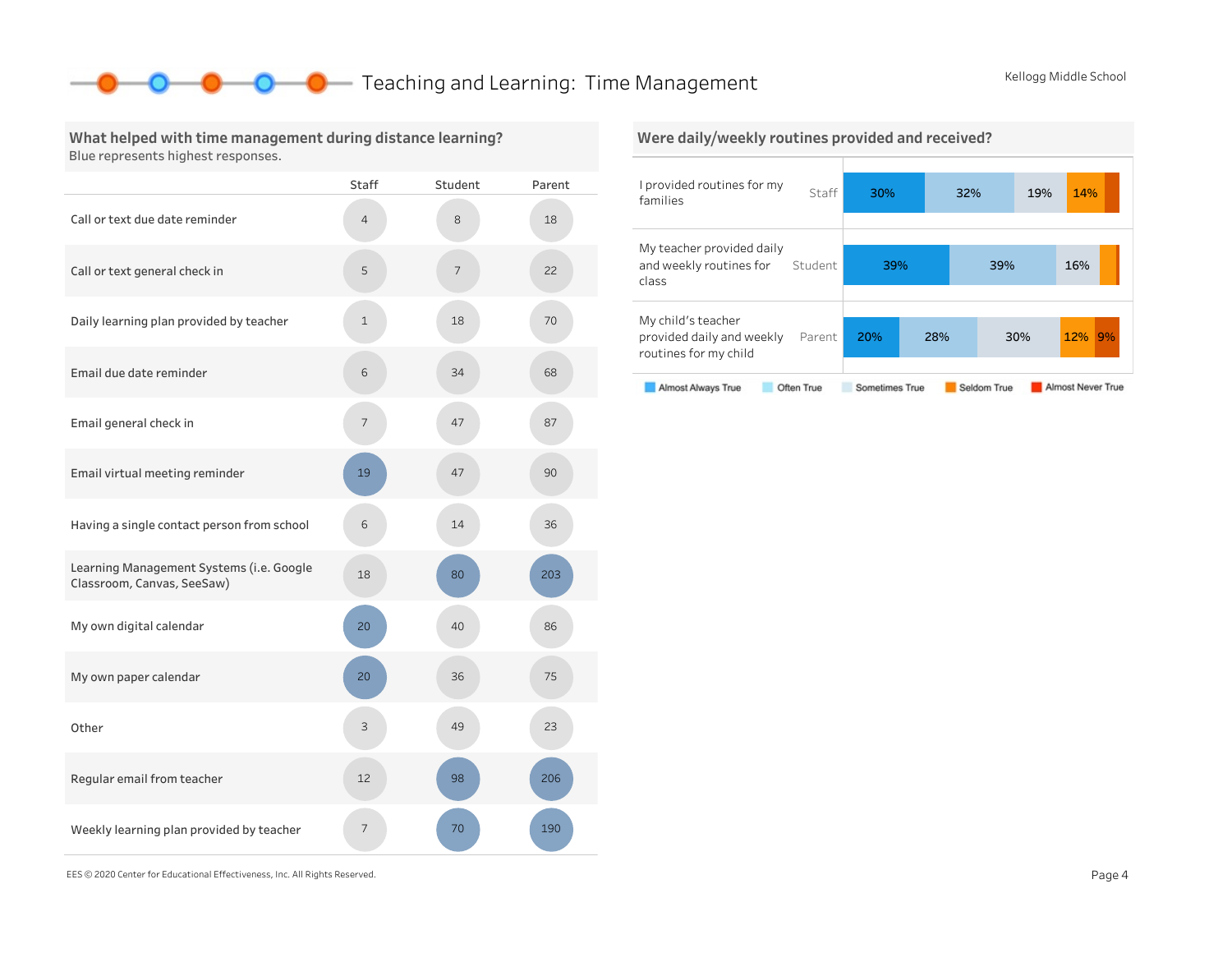### **O** Teaching and Learning: Learning Tools Kellogg Middle School



What Learning Tools worked well? Blue represents highest responses.

|                                                                        | Staff          | Student        | Parent         | Staff          |
|------------------------------------------------------------------------|----------------|----------------|----------------|----------------|
| Daily learning plan provided by teacher                                | $\mathsf{3}$   | 14             | 69             | 5              |
| Email                                                                  | 15             | 50             | 74             | $\mathsf{3}$   |
| <b>Learning Games</b>                                                  | 8              | 30             | 40             | $\mathsf{3}$   |
| Learning Management Systems (i.e. Google<br>Classroom, Canvas, SeeSaw) | 25             | 60             | $(162)$        | $\overline{2}$ |
| Learning Software (i.e. Bridges, Wonders)                              | $7^{\circ}$    | 5              | 25             | $\overline{4}$ |
| Links to various learning tools and activities                         | 13             | 25             | 56             | 3              |
| Online Lessons (i.e. Kahn Academy)                                     | 8              | 52             | 109            | $\mathbf 1$    |
| Other videos posted by the teacher                                     | 12             | 31             | 64             | $\mathbf 1$    |
| Phone call                                                             | 6              | $\overline{4}$ | $\overline{7}$ | 8              |
| Sharing software (i.e. Flipgrid)                                       | 8              | $\overline{c}$ | 22             | 5              |
| Short quizzes                                                          | 7 <sup>7</sup> | 44             | 70             | $6\phantom{1}$ |
| Slideshows                                                             | 10             | 58             | 44             | 5              |
| Video Conferencing (i.e. Zoom)                                         | 20             | 57             | 140            | $6\phantom{1}$ |
| Videos created by the teacher                                          | 19             | 62             | 134            | $\overline{c}$ |
| Weekly learning plan provided by teacher                               | 16             | 62             | 181            | 3              |



What Learning Tools did not work well? Gold represents highest responses.



EES©2020CenterforEducationalEffectiveness,Inc.AllRightsReserved. Page5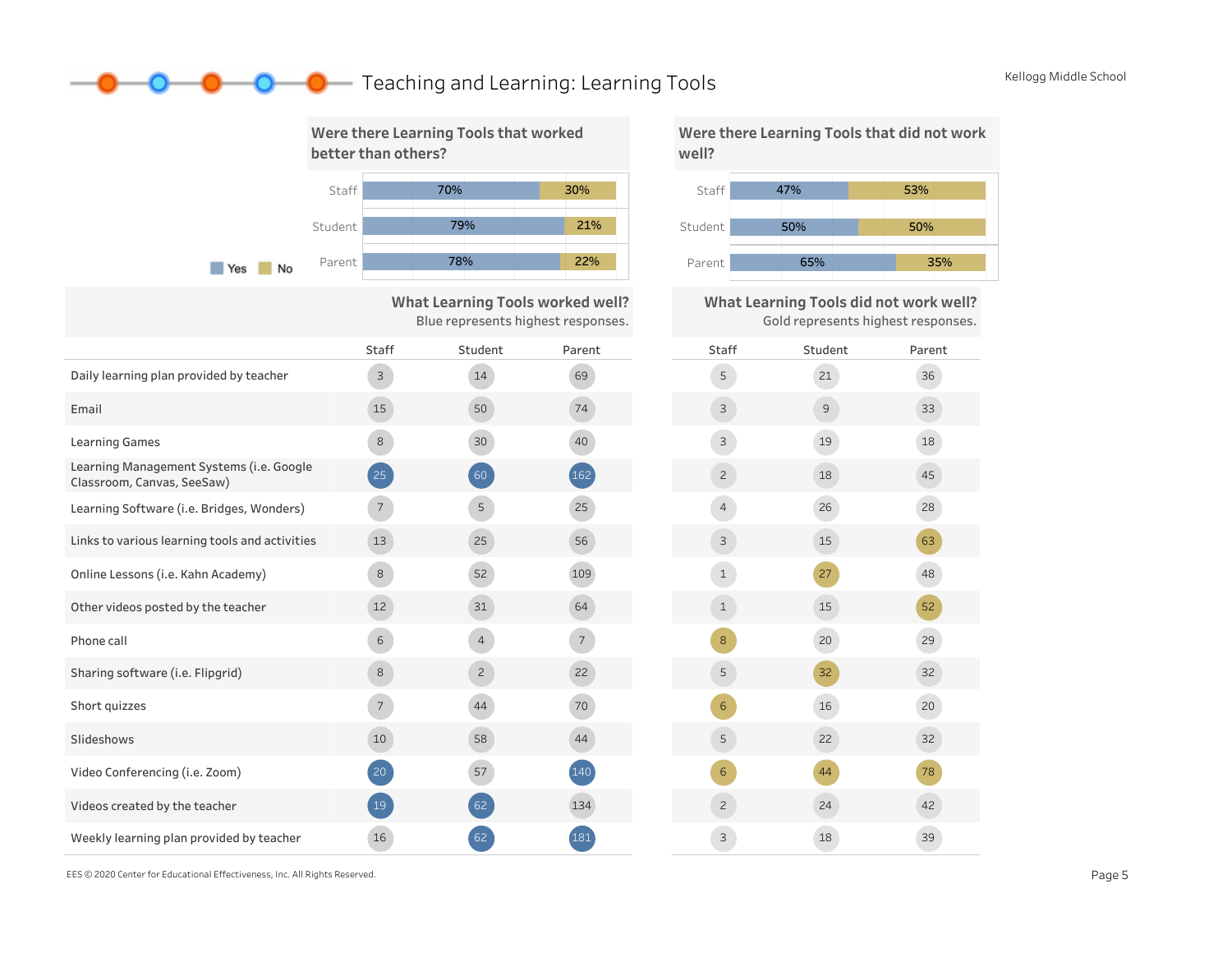### **O** Teaching and Learning The Communication of the Communication of the Communication of the Communication of the Communication of the Communication of the Communication of the Communication of the Communication of the Com

#### Did our parents receive the information they needed to support student learning?



#### How effective was our instruction around learning targets?

| I understood the learning<br>goals for my child's<br>lessons | Parent | 8% | 19% | 31% | 19% | 22% |
|--------------------------------------------------------------|--------|----|-----|-----|-----|-----|
|                                                              |        |    |     |     |     |     |
| I focused on the essential                                   |        |    |     |     |     |     |
| standards and learning<br>targets from each unit of          | Staff  |    |     | 61% | 27% | 9%  |
| instruction                                                  |        |    |     |     |     |     |

Did our parents access teaching videos to support their child's learning







What were students' perceptions about the amount of school work assigned?

| I had an appropriate<br>amount of school work           | Student    | 22% |     | 26% | 28% |     | 11% 12% |
|---------------------------------------------------------|------------|-----|-----|-----|-----|-----|---------|
| My child had an<br>appropriate amount of<br>school work | Parent 11% |     | 23% |     | 32% | 18% | 17%     |

Almost Always True Sometimes True Almost Never True Often True Seldom True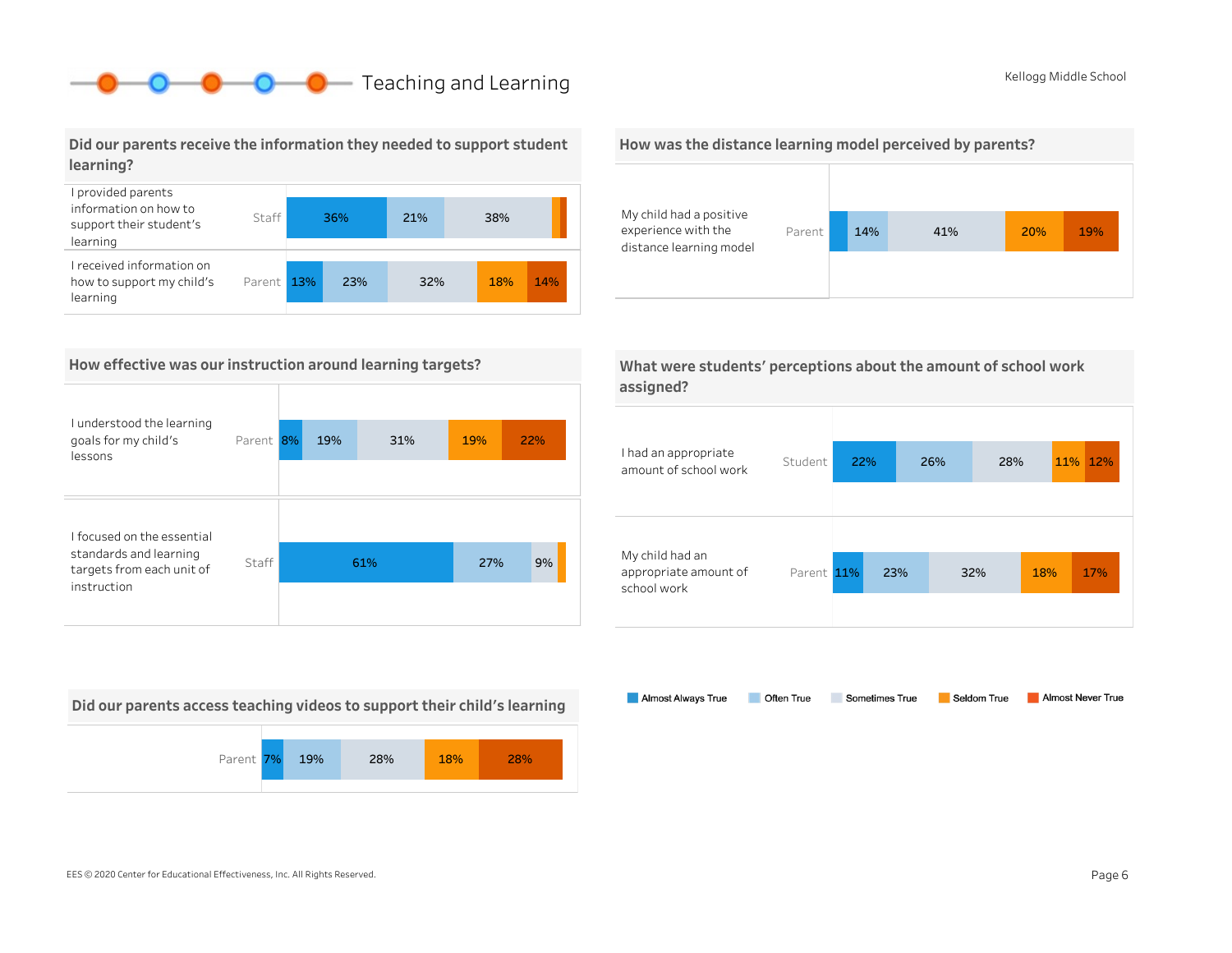### Scheduling and Staffing Kellogg Middle School

If not all students are able to attend school during the initial reopening, what criteria should be used to select students for in-person learning?

|                              |         | Ranked<br>1st | Ranked<br>2nd | Ranked<br>3rd          | Ranked<br>4th |
|------------------------------|---------|---------------|---------------|------------------------|---------------|
| Age                          | Staff   | 23%           | 44%           | 8%                     | 12%           |
|                              | Student | 16%           | 16%           | 23%                    | 24%           |
|                              | Parent  | 22%           | 19%           | 24%                    | 23%           |
| <b>Instructional Content</b> | Staff   | 6%            | 21%           | 50%                    | 15%           |
|                              | Student | 15%           | 31%           | 23%                    | 11%           |
|                              | Parent  | 15%           | 30%           | 34%                    | 8%            |
| <b>Student Need</b>          | Staff   | 62%           | 21%           | 8%                     | 4%            |
|                              | Student | 38%           | 21%           | 14%                    | 9%            |
|                              | Parent  | 42%           | 26%           | 15%                    | 6%            |
| Choice / Volunteers          | Staff   | 4%            | 8%            | 21%                    | 62%           |
|                              | Student | 11%           | 12%           | 22%                    | 38%           |
|                              | Parent  | 10%           | 13%           | 15%                    | 51%           |
|                              |         |               | 0%            | Percent of Respondents | 100%          |

#### Return to school in the fall?



Whose ability to return to work is dependent on their child attending school full-time?



Who has issues with childcare if an alternative schedule is implemented at the beginning of the year (such as AM only, alternate days)?

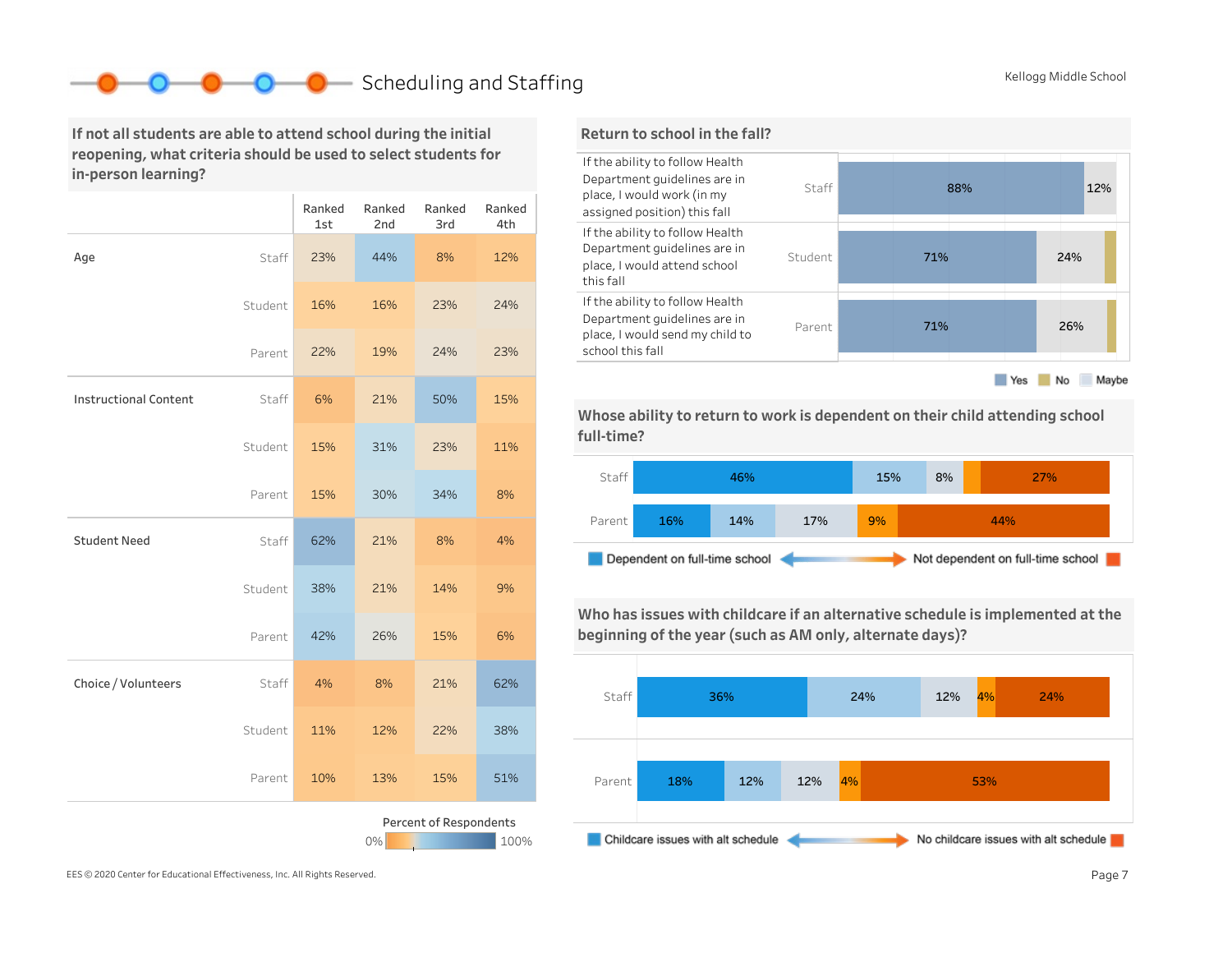**O O O** Transportation and Food Service Kellogg Middle School



What was the school meal experience like for students and parents?

#### What percentage of students can get to school without busing?

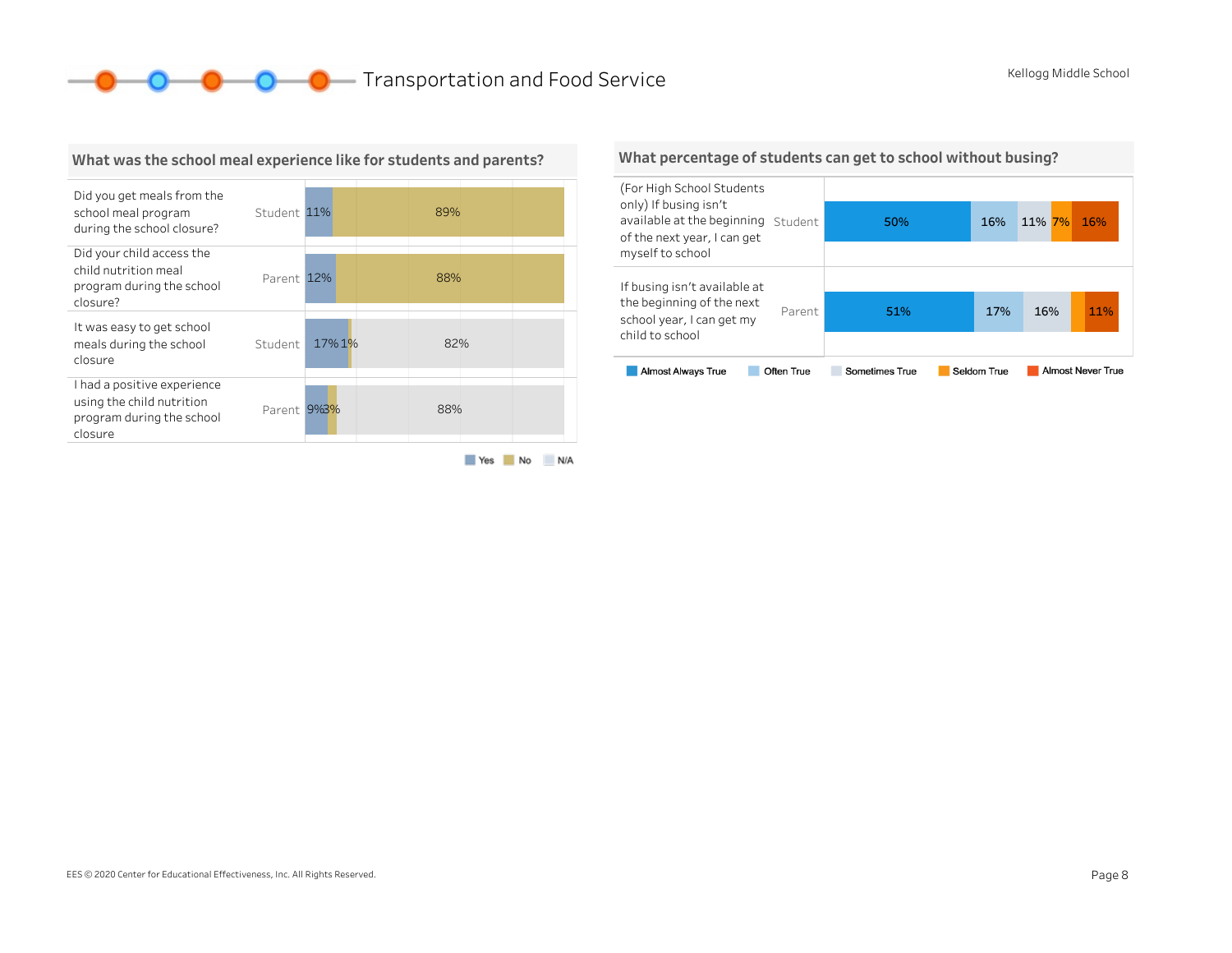### ShorelinePublicSchoolQuestions KelloggMiddleSchool

Do you anticipate your child will need food service support (free/reduced cost meals, weekend food packs)?



Was it easy for you to find your child's assignments?



Are you receiving communication from the school in a language that you understand?



How do you prefer to receive communication from your school or district for general information?



How do you prefer to receive communication from your school or district for class assignments?

|        | Phone Call | <b>Email</b> | Text Messa | US Mail | Other                         |
|--------|------------|--------------|------------|---------|-------------------------------|
| Parent |            |              | 12         |         | $\overline{\phantom{0}}$<br>ت |

If we have home learning in some form in the fall, what would help students be successful? Blue represents highest responses.





Very Prepared Somewhat Prepared Somewhat Unprepared Very Unprepared

If your child received intervention services, how well did those interventions work to support your child's learning?



How well prepared do you feel students are academically for next school year?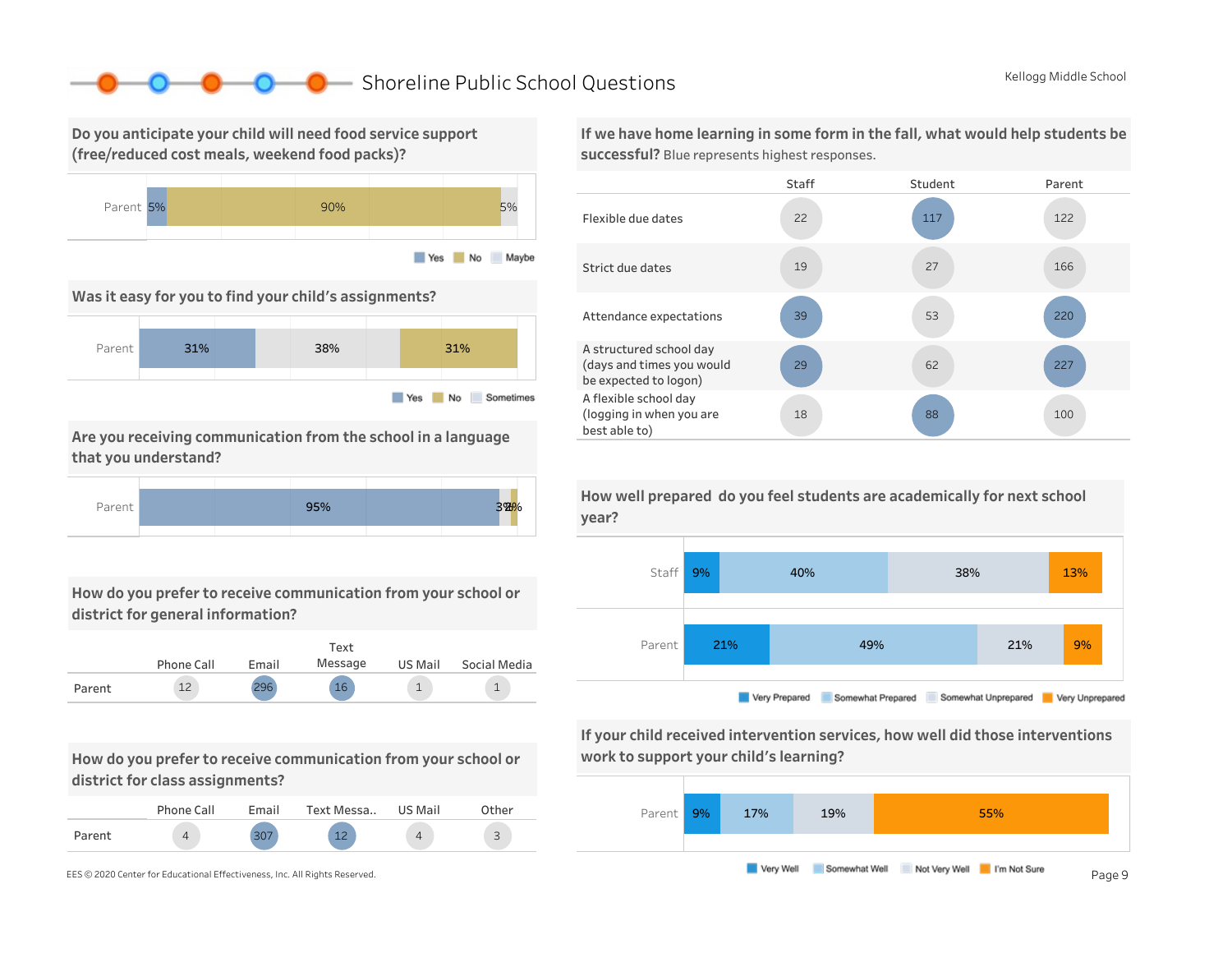### **O** Access and Engagement: Virtual Meetings Kellogg Middle School



#### What happened if a student missed a virtual meeting?



Frequency of Virtual Class/Group by Responses Blue represents highest responses.

How did virtual meetings address social emotional learning?

| Almost Always True                                       | Often True | Sometimes True |     | Seldom True |     | Almost Never True |     |
|----------------------------------------------------------|------------|----------------|-----|-------------|-----|-------------------|-----|
| Virtual contacts help me<br>feel connected to my stud    | Staff      | 48%            |     | 12%         |     | 33%               | 7%  |
| Virtual contacts help me<br>feel connected to my teac    | Student    |                | 61% |             | 12% | 27%               |     |
| Virtual contacts helped my<br>child feel connected to th | Parent     |                | 62% |             | 10% | 27%               |     |
| Virtual contacts help me<br>feel connected to my stud    | Parent     | 41%            |     | 29%         |     | 29%               |     |
|                                                          |            |                |     |             | Yes | No                | N/A |

Staff Student Parent Lessthanonceaweek 1-2times/week 3-4 times/week Everyday 9 33 146 5 28 64 2 2 11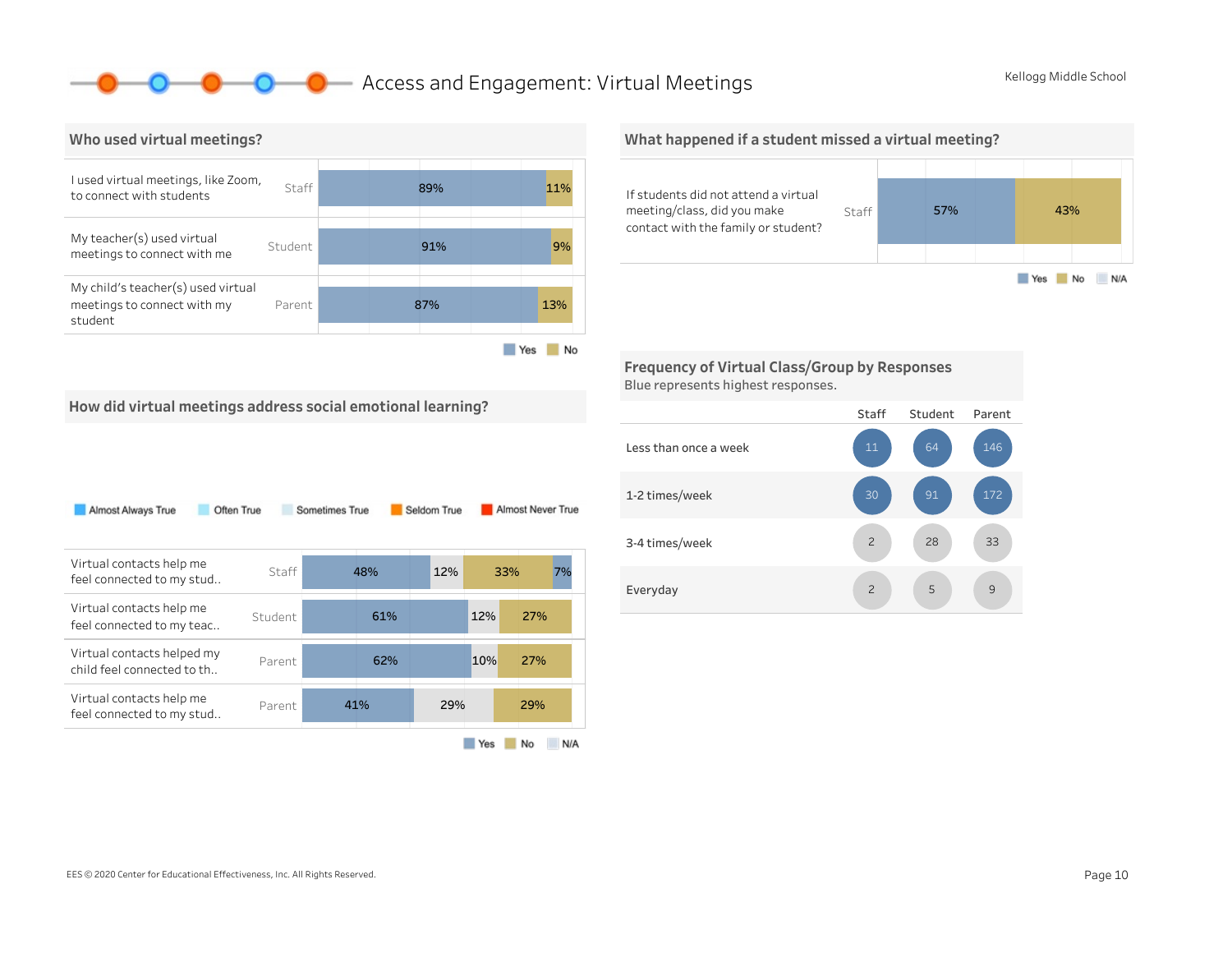# **O O** Access and Engagement Kellogg Middle School Kellogg Middle School





# Who accessed the district's COVID-19 online resources?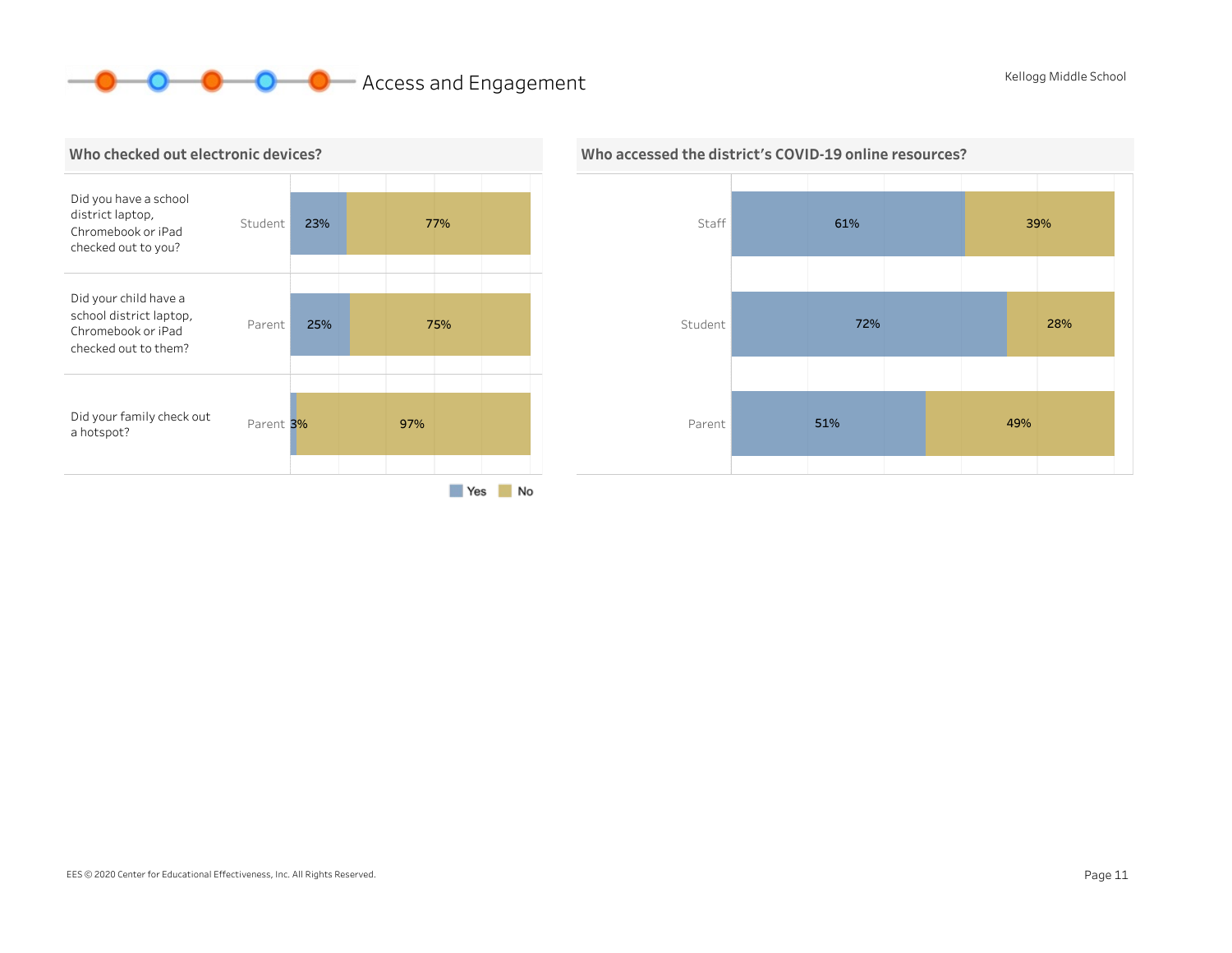# **OCOOO** Staff Demographics Kellogg Middle School



| Level                        |  |  |  |
|------------------------------|--|--|--|
|                              |  |  |  |
|                              |  |  |  |
|                              |  |  |  |
| MS or Jr. High   52 (100.0%) |  |  |  |
|                              |  |  |  |
|                              |  |  |  |
|                              |  |  |  |
|                              |  |  |  |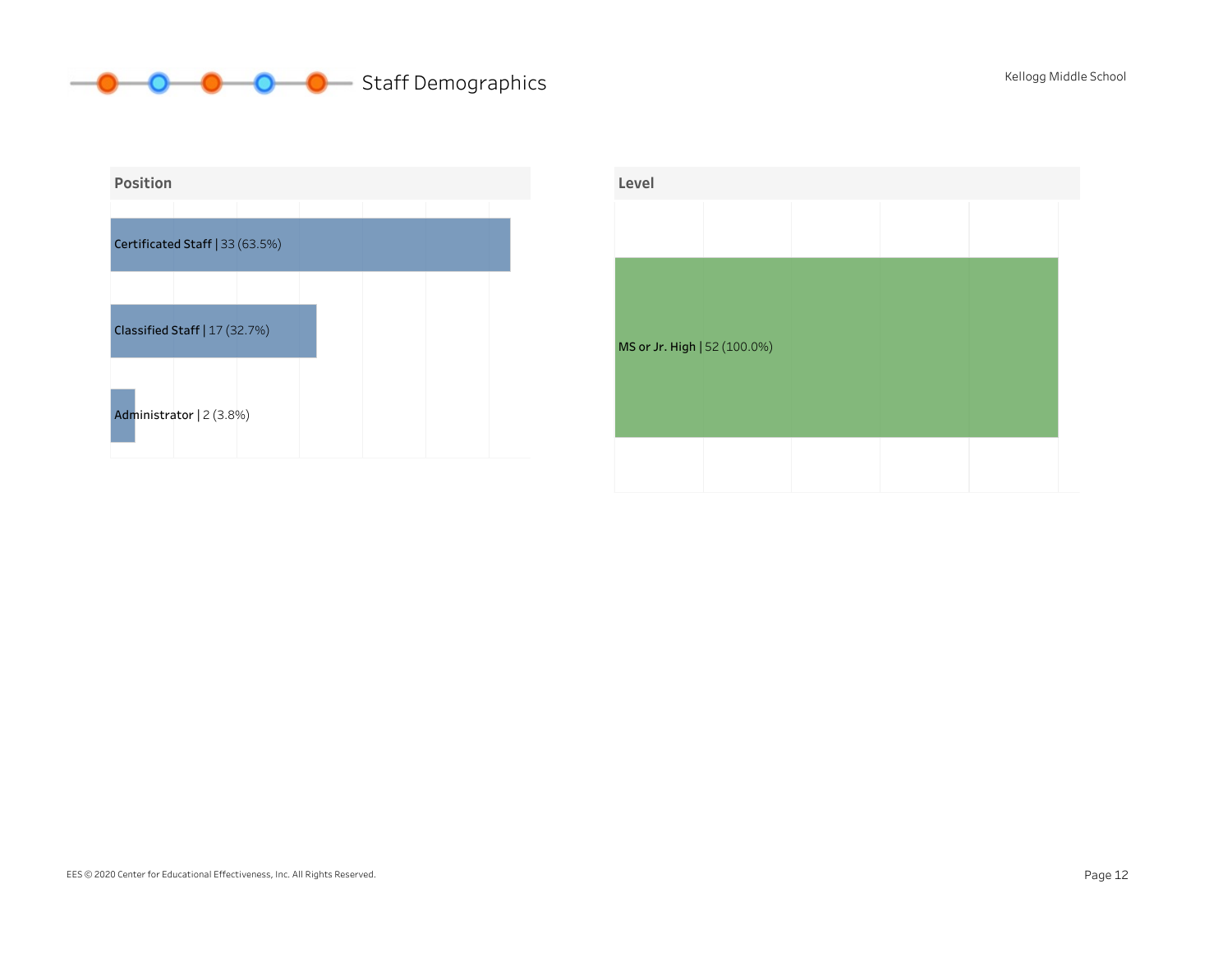## **OCOOOO** Student Demographics Kellogg Middle School

| What grade will you be in this fall? |                        |  |  |  |  |  |  |  |  |
|--------------------------------------|------------------------|--|--|--|--|--|--|--|--|
|                                      |                        |  |  |  |  |  |  |  |  |
|                                      | 8th Grade   88 (46.6%) |  |  |  |  |  |  |  |  |
|                                      |                        |  |  |  |  |  |  |  |  |
|                                      | 9th Grade   81 (42.9%) |  |  |  |  |  |  |  |  |
|                                      |                        |  |  |  |  |  |  |  |  |
|                                      | 6th Grade   13 (6.9%)  |  |  |  |  |  |  |  |  |
|                                      | 7th Grade   7 (3.7%)   |  |  |  |  |  |  |  |  |

White | 101 (54.0%)

Two or more races | 26 (13.9%)

Asian|21(11.2%)

Choose not to participate  $|13(7.0%)$ 

Hisp/Lat of any race | 10 (5.3%)

Blk / Afr American | 8 (4.3%)

Other|5(2.7%)

Pac Isl / Native HI  $2(1.1\%)$ 

Am Indian/ AK Native | 1 (0.5%)

| <b>Services Received</b>                            |
|-----------------------------------------------------|
|                                                     |
| Highly Capable $ 44(63.8%)$                         |
|                                                     |
| Section 504 Plan   16 (23.2%)                       |
| Special Education   8 (11.6%)                       |
| EL (English Learner) $ 3(4.3%)$                     |
| <b>Title/Learning Assistance Program</b> $ 2(2.9%)$ |

| What is your primary home language? |  |  |  |  |
|-------------------------------------|--|--|--|--|
| English   168 (88.9%)               |  |  |  |  |
| Other   8 (4.2%)                    |  |  |  |  |
| <b>Spanish</b> $  6 (3.2%)$         |  |  |  |  |
| Chinese $  2(1.1\%)$                |  |  |  |  |
| Tigrinya $ 2(1.1\%)$                |  |  |  |  |
| Amharic   1 (0.5%)                  |  |  |  |  |
| Tagalog   1 (0.5%)                  |  |  |  |  |
| Vietnamese $ 1(0.5%)$               |  |  |  |  |